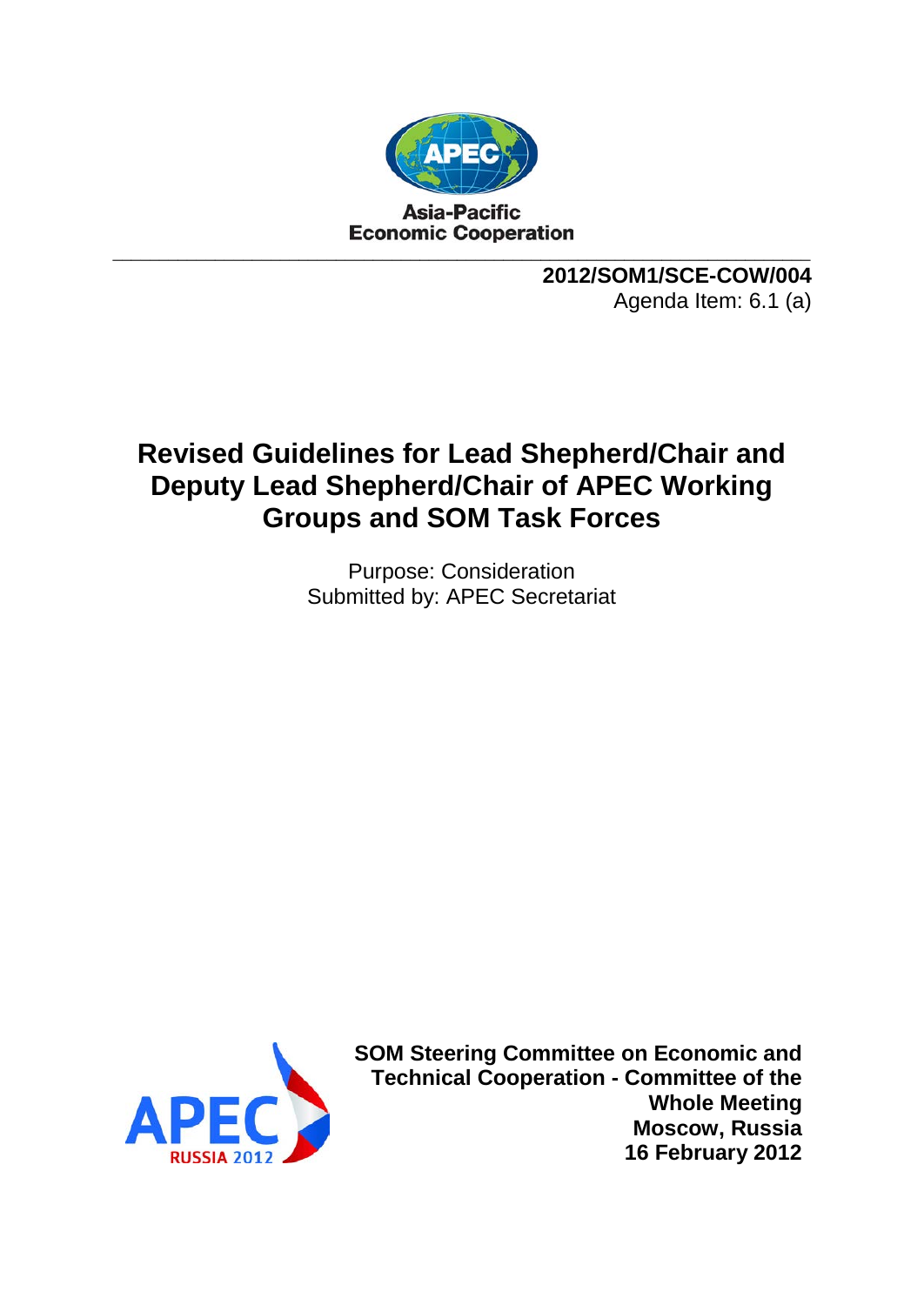# **REVISED GUIDELINES FOR LEAD SHEPHERD/CHAIR AND DEPUTY LEAD SHEPHERD/CHAIR OF APEC WORKING GROUPS AND SOM TASK FORCES**

*(Excluding the Budget Management Committee (BMC); the Committee of Trade and Investment (CTI) and its sub-fora; the Economic Committee (EC) and its sub-fora; the SOM Steering Committee for Economic and Technical Cooperation (SCE) and Finance Ministers Process (FMP)).*

## **Basic principles and objectives of the Guidelines**

1. These guidelines are consistent with APEC principles of voluntarism and consensus building, as any member economy may express its interest and be selected as Lead Shepherd/Chair or Deputy Lead Shepherd/Chair of a working group or other APEC fora.

2. These guidelines aim to enhance wider participation, shared leadership, and accountability; to ensure that more members embrace the role and responsibility of Lead Shepherd/Chair or Deputy Lead Shepherd/Chair; and to promote greater synergy in the activities of working groups and other APEC fora.

3. APEC principles applying to chairing APEC Ministerial and Leaders' Meetings are not impacted by these Guidelines.

## **Guidelines**

- 1. Each APEC working group and other APEC fora will select a Lead Shepherd/Chair, who will have a minimum two-year term (two calendar years). Exceptions to this rule require approval by the groups concerned as well as the SCE.<sup>[1](#page-1-0)</sup>
- 2. One or more Deputy Lead Shepherds/Chairs will be selected by the working groups and other APEC fora to assist the Lead Shepherd/Chair. The Deputy Lead Shepherd(s)/Chair(s) will be selected from a different APEC economy than the Lead Shepherd/Chair, and their tenure will be staggered by one year with that of the Lead Shepherd/Chair, where possible. The resulting one-year "overlap" period is designed to ensure continuity of leadership and to allow new incoming Lead Shepherds/Chairs to benefit from the advice of an experienced Deputy. Exceptions to this rule, due to specific group circumstances, will be granted on a case-bycase basis and will require approval by the groups concerned as well as the SCE.
- 3. In the event that the Lead Shepherd/Chair could not continue with his/her duties, the Deputy Lead Shepherd/Chair will assume the position of the Lead Shepherd/Chair for the remainder of the calendar year, or until a new Chair is nominated.
- 4. If the Deputy Lead Shepherd/Chair is unable to continue with his/her duties, a new Deputy Lead Shepherd/Chair would be selected.
- 5. At the last meeting—within the time frame of the two-year term—a new Lead Shepherd/Chair and a new Deputy Lead Shepherd/Chair will be selected—on a rotation or volunteer basis by each APEC working group and/or APEC fora.
- 6. A Lead Shepherd/Chair should not normally serve for more than two consecutive two-year terms as Lead Shepherd/Chair of a working group and other APEC fora.
- 7. None of the above mentioned procedures prevent a particular working group and other APEC fora—on the grounds of their own reality—from establishing an advisory committee to ensure assistance, support and continuity in the tasks and responsibilities allocated to the Lead Shepherd/Chair or Deputy Lead Shepherd/Chair of a working group and other APEC fora.

# **The duties of the Lead Shepherd/Chair of a working group and/or other APEC fora:**

<span id="page-1-0"></span> $1$  Suggestions have been made that this be a "minimum of two years" to enable flexibility for fora with longer term chairs.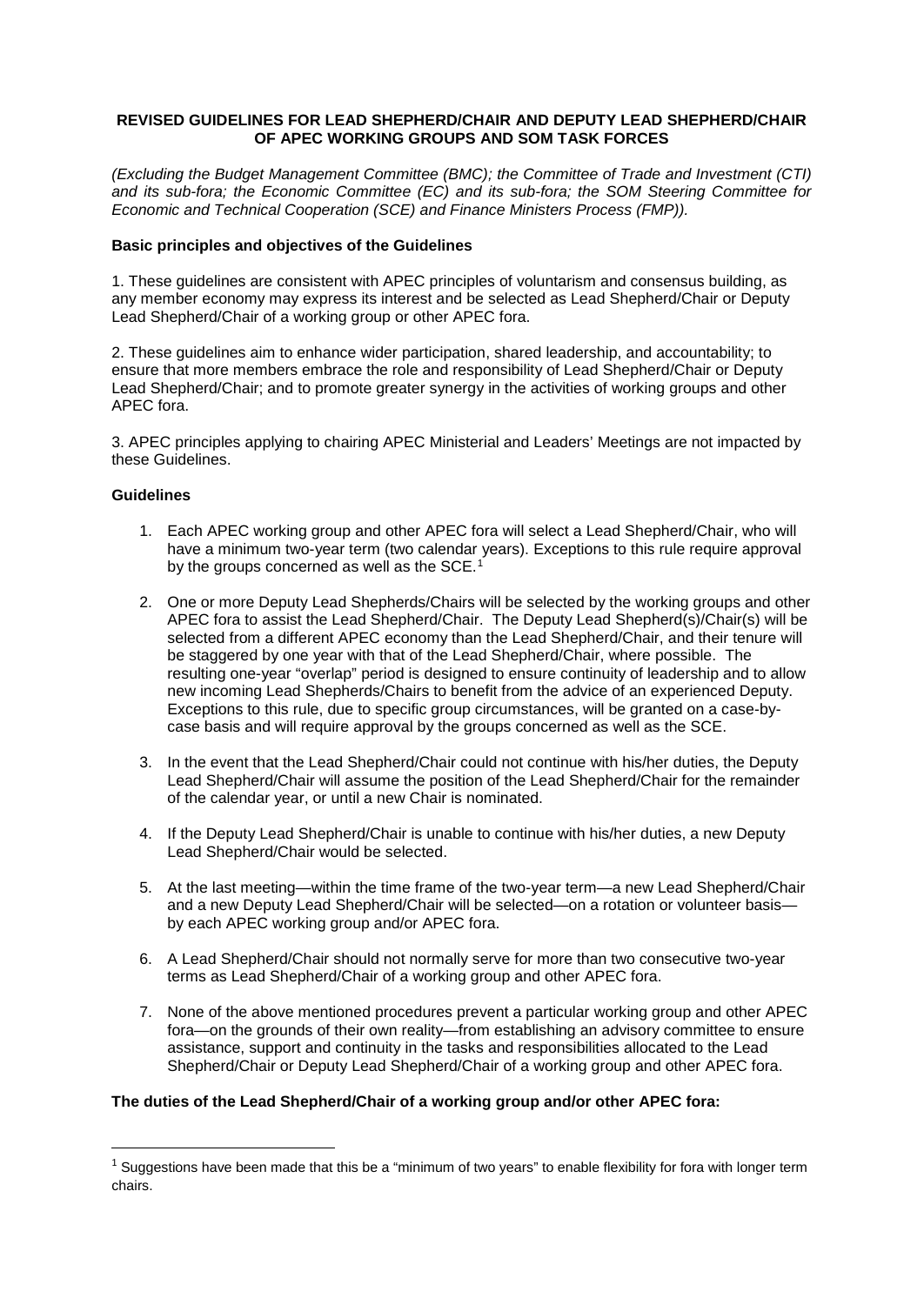- Coordinate the schedule and chair meetings as well as prepare reports of the meetings.
- Foster constructive and active dialogue at sub-fora meetings.
- Lead the implementation of the action program and other activities to fulfill instructions given by APEC Leaders, Ministers and Senior Officials and report to Senior Officials on the development of these issues.
- Coordinate the development of a medium-term strategic plan aligned with the organization's overall objectives.
- Ensure the timely submission of annual fora workplans to the first SCE meeting of each year.
- Attend the annual SCE Committee-on-the-Whole (COW) meeting, held on the margins of the first SCE meeting of each year, to update the SCE on fora activities and ensure that these are in line with APEC priorities.
- Oversee the development of activities ensuring that the fora's work is responding to Leaders' and Ministers' priorities.
- Liaise with the APEC Secretariat, other APEC fora and international organisations to enhance the quality of activities, including project proposals with well-defined outcomes, and track the progress of project implementation.
- Invite ABAC or other relevant non-governmental actor(s) to contribute to the fora's plenary meeting agenda and activities (e.g., seminars, workshops).
- Oversee the prioritization/ranking of the fora's project proposal concept notes using the APEC-wide funding criteria in advance of the deadline for each project approval session.
- Once fora projects are approved, ensure that the project overseer works with the APEC Secretariat Communications team to provide a short statement on the activity to be published on the APEC website, if appropriate.
- As major project milestones or deliverables are completed (e.g. workshops, reports, etc), ensure that the project overseer provides a statement (e.g. press release, article, etc.) on the outcomes of the activity to be published on the APEC website and that he/she works with the APEC Secretariat Communications team, as well as local and international media, to promote and encourage media coverage of APEC project-related activities.
- Once projects are fully completed, ensure that project overseers work with the APEC Secretariat Communications team to provide a write-up of the project's accomplishments and planned follow-up.
- Ensure that mandatory monitoring and final completion and evaluation reports on relevant APEC-funded projects are submitted by Project Overseers and that the relevant program director in the APEC Secretariat provides such reports in a timely manner to the BMC.
- Act as the spokesperson and key advocate for the relevant working group or APEC fora, actively working to build synergies with other APEC fora, as well as relevant international organizations, and actively promoting the practical efforts that fora are undertaking to advance APEC priorities.
- Ensure that the forum website, as appropriate, is linked to the APEC Secretariat website and remains up-to-date, providing a current reflection of the forum's priorities and activities.

The duties of the Deputy Lead Shepherd/Chair will be to assist the Lead Shepherd/Chair to fulfill the mandate and the activities of the working group or other APEC fora. Further information to assist Lead Shepherds and Chairs in hosting meetings can be found in the *Guidebook on APEC Procedures and Practices; Guidelines for Hosting APEC meetings; and the Guidebook on APEC projects.*

# **The level of assistance that the Chair/Lead Shepherd can expect from the APEC Secretariat's Program Director**

The Program Directors (PDs) are officials seconded by member economies to work for the APEC Secretariat for a duration of normally three years. They are usually officials with different backgrounds and experience and may not possess technical expertise in the particular subject area of the forum. As their responsibilities may cover more than one forum or assignment, PDs are unable to fully support the Chair/Lead Shepherd as a full-time assistant. It is desirable that the Chair/Lead Shepherd seek his/her own staff for personal assistance and utilise the PD in a way that best serves the group.

While the Chair/Lead Shepherd of an APEC forum is responsible for coordination and overseeing of the activities conducted by that forum, the PD can assist the Chair/Lead Shepherd in the following areas: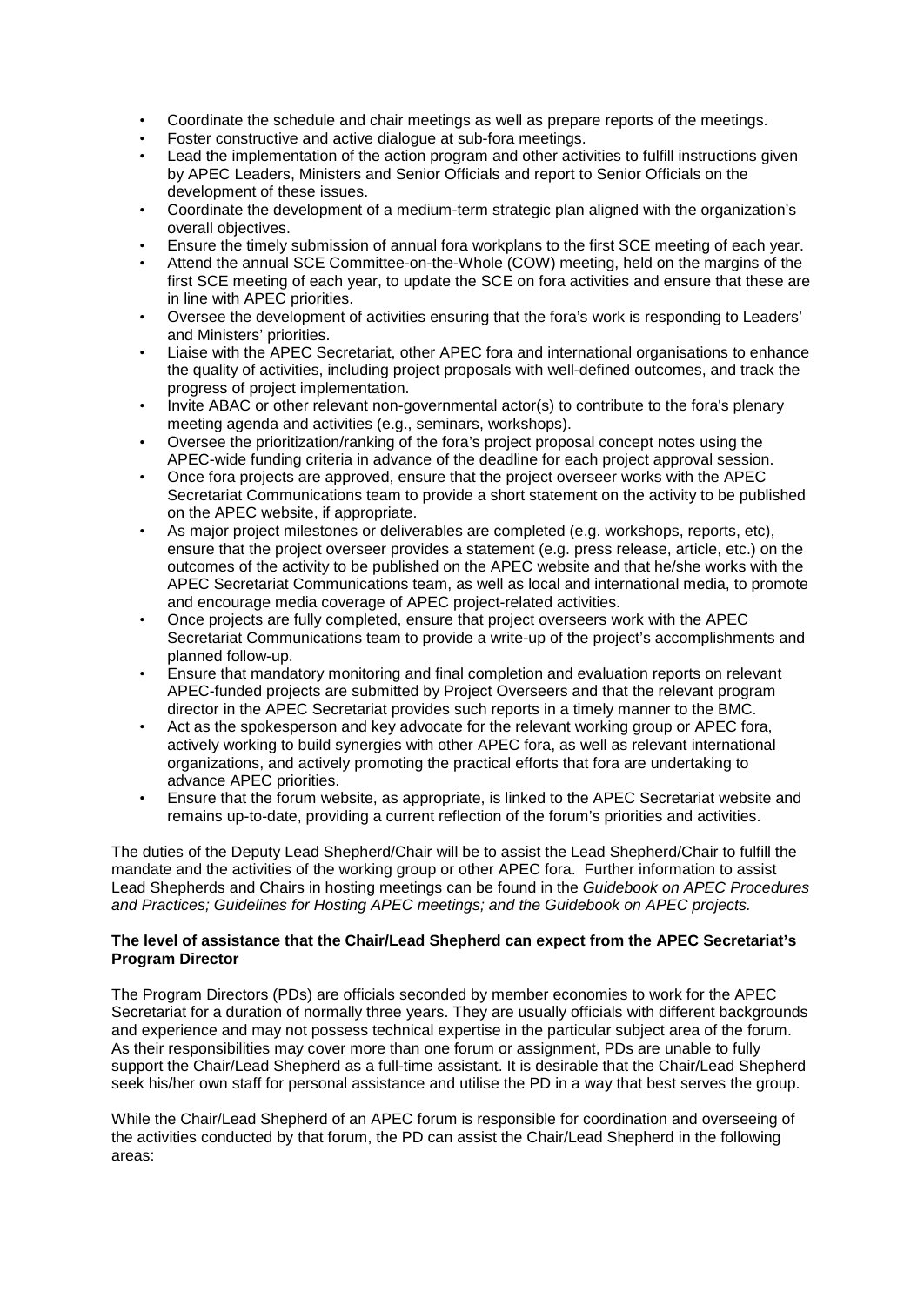- providing a link to the APEC Secretariat and other fora;
- conveying results of the discussions held at the SCE, SOM, AMM and AELM;
- providing advice as to how the sub-fora could incorporate leaders' and ministerial directives into their work plans;
- maintaining the relevant public website and APEC Collaboration System (ACS) site for the group;
- maintaining an up-to-date contact list of group members;
- preparing the draft meeting agenda, if requested;
- coordinating with members of the group;
- conveying messages from the Chair/Lead Shepherd with regard to the meeting;
- taking minutes and/or preparation of the summary record of the meeting;
- liaising with the APEC Secretariat communications team to arrange media outreach and coverage of sub-fora meetings/events and projects;
- following-up on the agreed decisions by the group during the inter-sessional period;
- supporting the Chair/Lead Shepherd during each project approval session with prioritizing/ranking the group's project proposal concept notes and submitting these rankings to the overseeing Committee in advance of the specified deadline;
- supporting implementation and reporting on status and completion of APEC projects; and • ensuring final completion reports with outcomes of APEC-funded projects are completed
- within specified guidelines (2 months post-activity) and submitted to the BMC for review.

## Maintenance of Public Website and ACS Site for the group

All APEC fora will have their webpage posted in the APEC Secretariat's website for public access. The group's ACS site serves as an online space for members to undertake inter-sessional work, collaboration, discussion and information-sharing. The PD will be responsible for maintaining and updating the contents of both sites.

The APEC Secretariat's website also contains the Events Calendar which provided information on APEC-related events throughout the year. The PD can assist in publicising events or meetings when information is available from the Chair/Lead Shepherd or organiser of the events.

## PD's support for meetings

The role of the PD is to facilitate the meeting.

If requested, the PD can assist in the preparation of drafting the meeting agenda based on the outcomes of the previous meeting. Once this is approved by the Chair/Lead Shepherd, the PD can circulate the draft to all members for comment and keep it up to date. It is desirable that the draft agenda be circulated at least four weeks before the meeting.

PDs also provide information on the latest developments in APEC; and advise on procedural matters regarding participation in APEC meetings, participation of APEC officials in non-APEC meetings, submission of meeting documents and implementation of APEC projects. PDs can serve as a resource for member questions or to clarify issues regarding procedures and practices in APEC relating to project implementation, the application for different sources of APEC funding (Operational Account, TILF Fund, APEC Support Fund), etc.

At the first annual meeting of the forum, it is customary that the PD will table a report on APEC developments so that the group is informed of the current theme, sub-themes, priorities and major decisions adopted by Leaders, Ministers and Senior Officials since their last meetings. In addition, the PD may brief the group on other issues of interest to the forum such as SOM and relevant committeelevel instructions, project deadlines and any other important but yet unresolved issue within the group for consideration.

The documentation process is vital to ensure that all meeting documents are complete and kept by the APEC Secretariat Library for dissemination to members and the public. The PD will help the host and the Chair/Lead Shepherd to properly prepare all documents according to the Meeting Documents Guidelines. Once the meeting is completed, the PD will need to collect all meeting documents and submit to the APEC Secretariat Library.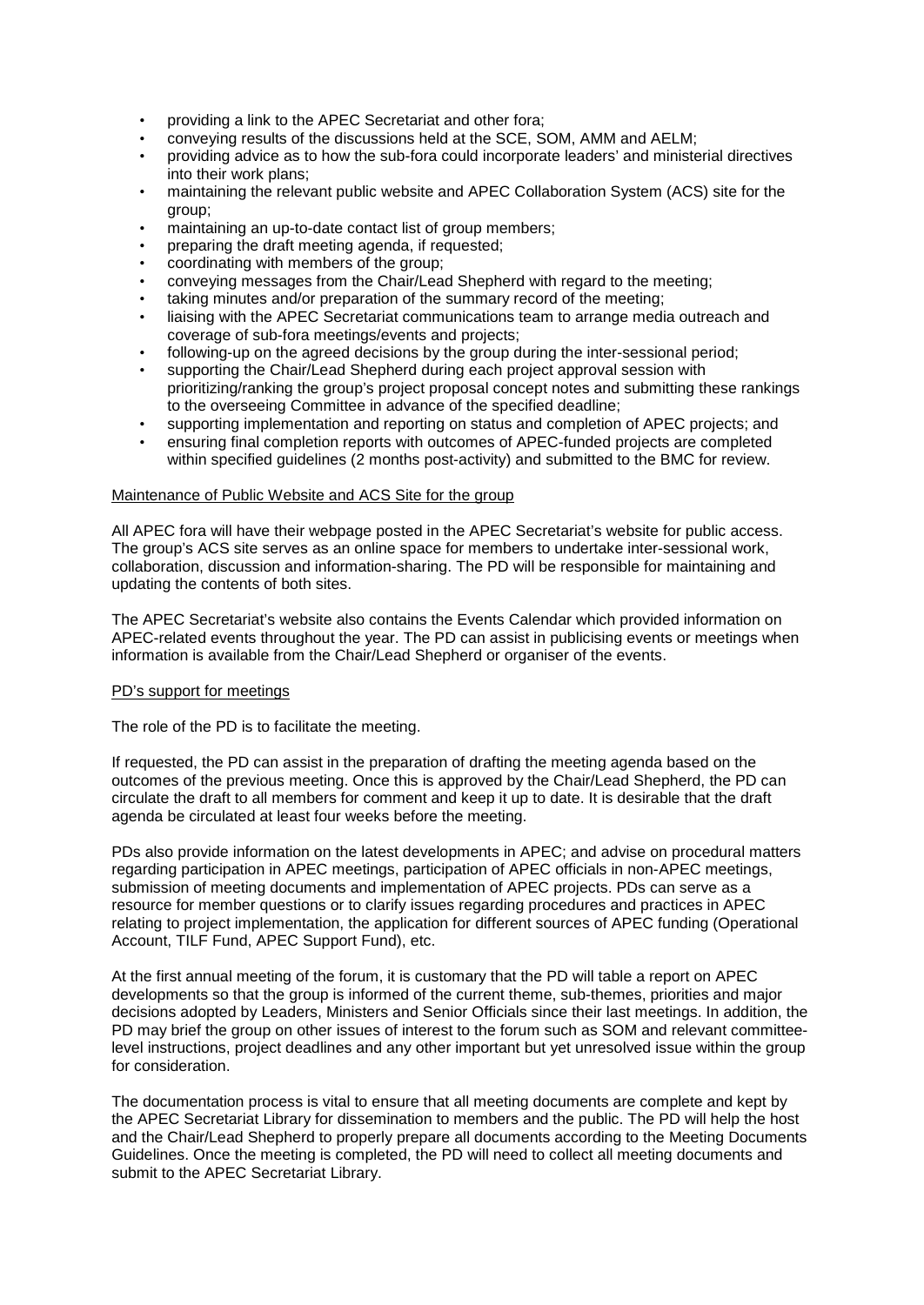#### Coordination with members of the group

As the issues discussed in APEC are often cross-cutting or may have wide implications to other fora, PDs will assist in providing information about those cross-cutting or overlapping issues related to the group. PDs can also liaise with other fora, if requested, on behalf of the Chair/Lead Shepherd. This usually can be done through internal coordination with other PDs in the Secretariat or directly with the Chair/Lead Shepherd of the other fora.

If the forum wishes to invite non-APEC members to their meeting, it should consult the PD who will advise the forum on the correct procedure based on the most current version of the *Consolidated Guidelines on Non-Member Participation in APEC Activities*.

#### Conveying messages from the Chair/Lead Shepherd with regard to the meeting

Once agreement has been made to host a meeting, the host economy is expected to move as quickly as possible to decide on the location and exact meeting dates and inform all appropriate APEC contact points. The PD can help disseminate information to all APEC contact points, and advise the host economy and the Chair/Lead Shepherd on suitable arrangements. Every effort should be made to hold meetings in conjunction with one of the SOMs, in order to enable the broadest possible participation, coordination of efforts with other sub-fora, and wider understanding of other sub-fora efforts. If the meeting is not held in conjunction with the SOM and Related Meetings, it is advisable that an Administrative Circular be prepared by the host in coordination with the PD and the Chairperson. The Administrative Circular usually includes information such as the responsible host economy contact points, meeting venue, registration/accreditation, arrival/entry formalities, accommodation arrangements, delegates' facilities, document reproduction and distribution procedures, and other useful information. It is preferable to have the Administrative Circular available at least six weeks before the meeting.

If the forum meeting is held on the margins of SOM, the PD will liaise with the Host Economy Representative (HER) of the APEC Secretariat who will act as the coordinator with the Task Force or Organizing Committee of the host and provide necessary information including the number of participants, meeting room arrangements, necessary equipment needed to conduct the meeting and the preferred meeting schedule as requested by their fora.

The Secretariat has produced two documents, namely the *Guidebook on APEC Procedures and Practices* and the *Guidelines for Hosting APEC Meetings* which can help the host in preparing the APEC meetings. These can be requested from the PD*.*

# Taking minutes or preparing the summary record of the meeting

As PDs may not be an expert on technical issues discussed in the group, it is advisable that the Chair/Lead Shepherd reach a common understanding with the PD on the level of support in taking minutes or preparing the summary record of the meeting.

As the forum/working group may be required to present its report to higher bodies (e.g. CTI, SCE, and SOM), PDs can assist the Chair/Lead Shepherd in preparing a Fora Report to the relevant committee. The template, procedure and deadline of submission of fora reports are usually advised by the relevant Committee's Coordinator.

#### Following-up the agreed decisions by the group during the inter-sessional period

After the meeting is completed, the PD can assist the Chair/Lead Shepherd to develop a list of intersessional work items and circulate to members through the ACS site or e-mail or for follow-up. The list shall contain items to be followed up, specific actions required, responsible economy or entity and deadlines. Such a list will help the group to keep track of the agreed follow-up actions or activities. The PD can help to regularly update and follow up with or remind the relevant economy to ensure the completion of the agreed work plan.